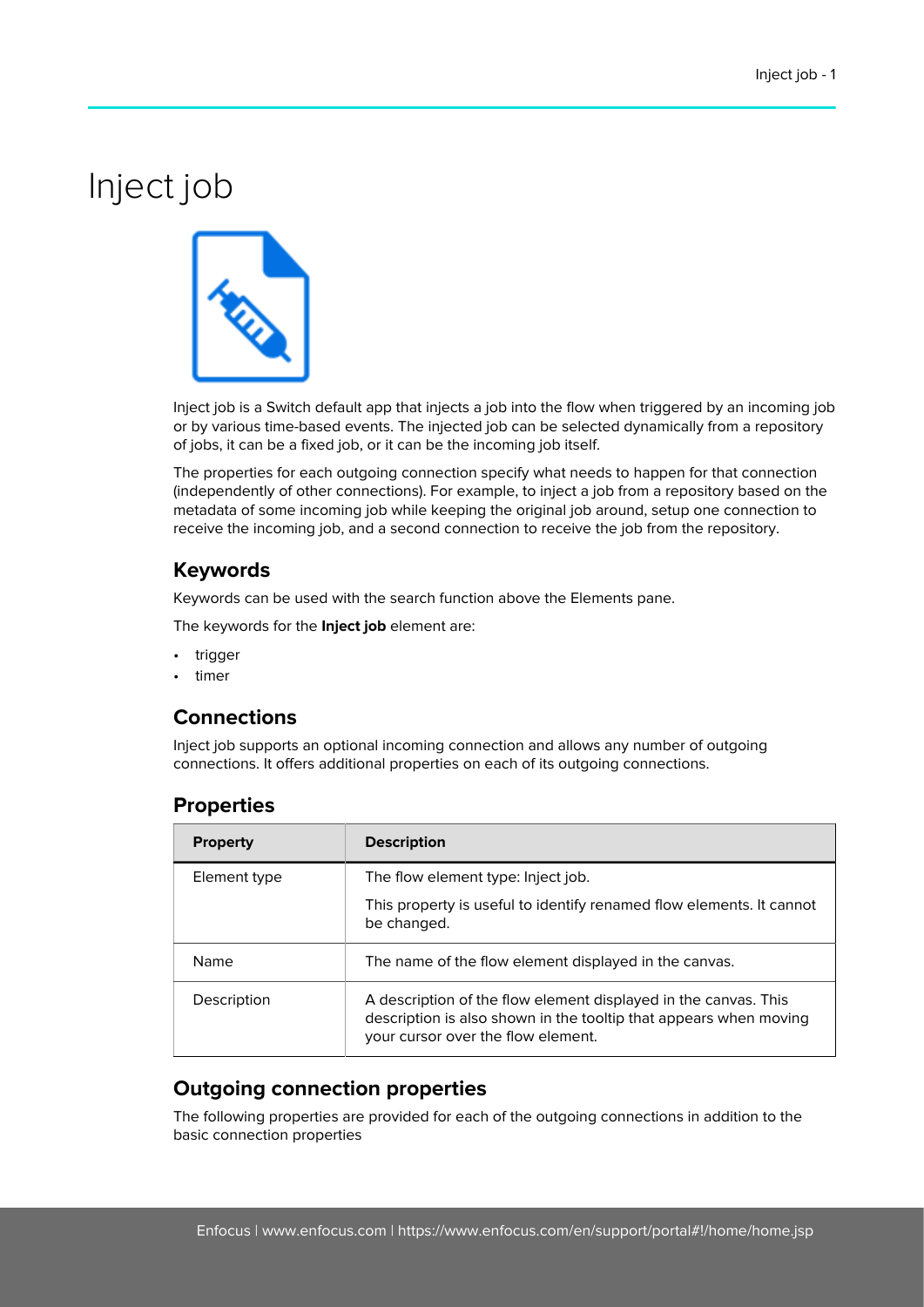| <b>Property</b> | <b>Description</b>                                                                                                                                                                                                                                 |
|-----------------|----------------------------------------------------------------------------------------------------------------------------------------------------------------------------------------------------------------------------------------------------|
| Action          | Specifies the action for the connection:<br>Fail: the connection will only be used to move failed jobs                                                                                                                                             |
|                 | Inject: the connection will inject jobs<br>The following subordinate properties are present if <b>Action</b> is set<br>to Inject.                                                                                                                  |
| Trigger         | Specifies the type of event that triggers injection for this<br>connection:<br>Incoming job: an injection is triggered for each incoming job.                                                                                                      |
|                 | Time since previous job: an injection is triggered when the<br>specified period of time passed since the last job arrived.<br>Time of day: an injection is triggered at the specified time(s)<br>during the day.                                   |
|                 | The following subordinate properties are present if Trigger is set<br>to Time since previous job.                                                                                                                                                  |
| Unit            | Selects the unit for the subsequent property: Minutes, Hours,<br>Days.                                                                                                                                                                             |
| Delay           | The trigger delay in the units indicated by the previous property.                                                                                                                                                                                 |
| Repeat          | If set to Yes, a new injection is triggered repeatedly at the<br>specified interval as long as no jobs arrive; if set to no, an<br>injection is triggered only once (until a new arrival resets the<br>timer).                                     |
|                 | The following subordinate properties are present if Trigger is set<br>to Time of day.                                                                                                                                                              |
| Time (hh:mm)    | The time of day when the first injection is triggered. The specified<br>time value is used only for the first injection after a flow was<br>activated. The subsequent injections are controlled by the<br>Repeat unit and Repeat delay properties. |
| Repeat unit     | Selects the unit for the subsequent property: Minutes, Hours.                                                                                                                                                                                      |
| Repeat delay    | The repeat delay in the units indicated by the previous property;<br>a value of zero means "do not repeat".                                                                                                                                        |
| Inject          | Specifies the scheme for determining the injected job for this<br>connection:                                                                                                                                                                      |
|                 | Incoming job: inject the incoming job (or a copy, if more than<br>one connection specify this scheme); if the injection is not<br>triggered by an incoming job this behaves as if Dummy job<br>was selected.                                       |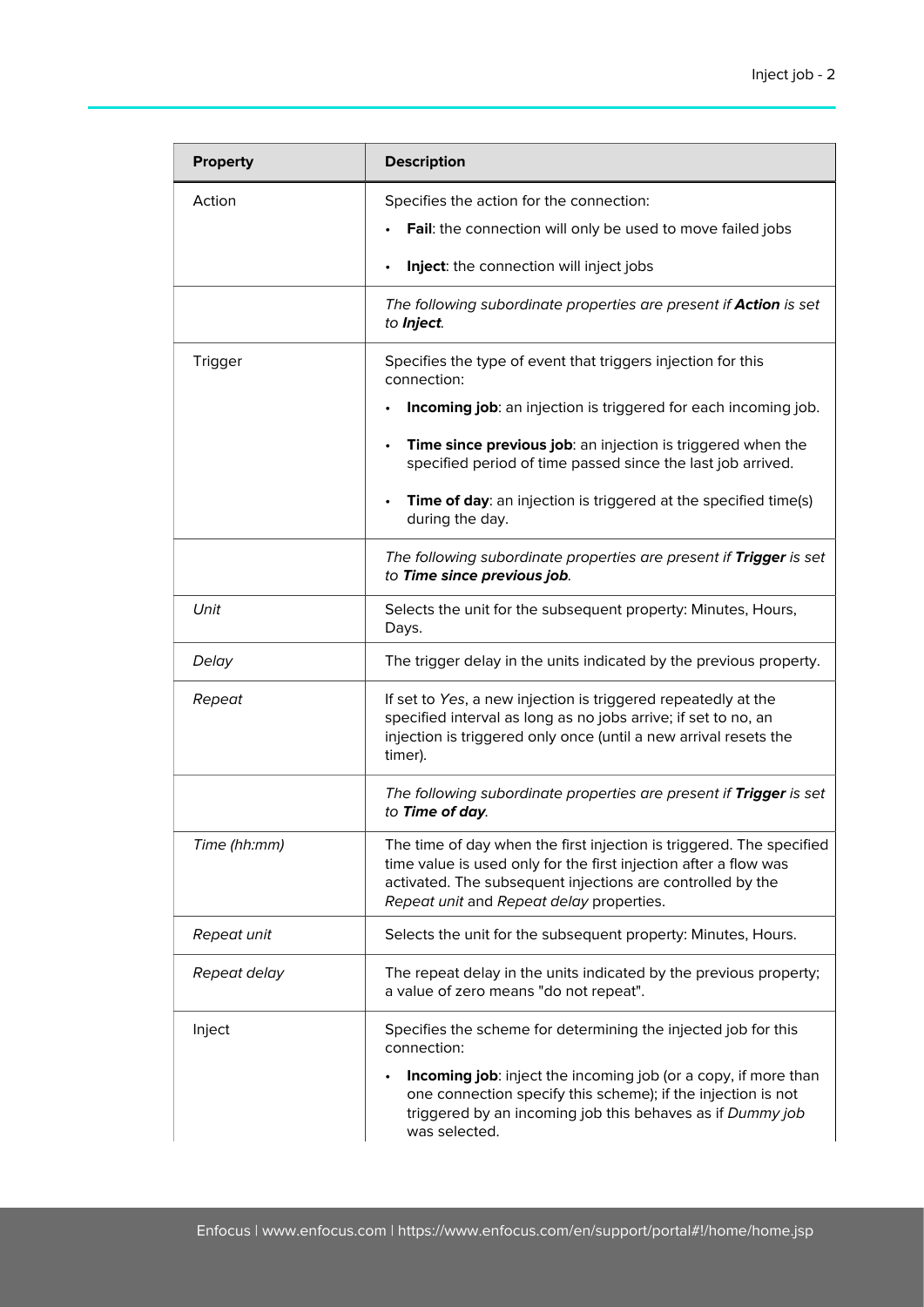| <b>Property</b>        | <b>Description</b>                                                                                                                                                                                                           |
|------------------------|------------------------------------------------------------------------------------------------------------------------------------------------------------------------------------------------------------------------------|
|                        | Dummy job: inject an empty file called dummy.txt (generated<br>by the tool).                                                                                                                                                 |
|                        | Specific job: inject the job specified in a subordinate property<br>through its absolute file or folder path.                                                                                                                |
|                        | Job repository: inject the job specified in a subordinate<br>property through an absolute folder path (the repository<br>containing the jobs) and a job name (the name of the job<br>residing in the repository).            |
|                        | The following subordinate properties are present if <b>Inject</b> is set to<br>Specific job.                                                                                                                                 |
| Job path               | The absolute file or folder path of the job to be injected (if a fixed<br>file path is selected, the selected file is included in the exported<br>flow).                                                                     |
| Delete after injection | If set to Yes or if the condition is true, the original injection<br>job is deleted after being injected in the outgoing connection.<br>Otherwise, the original job is unaffected.                                           |
|                        | The following subordinate properties are present if <b>Inject</b> is set to<br>Job repository.                                                                                                                               |
| Job repository         | The absolute folder path of the repository containing the jobs.                                                                                                                                                              |
| Job name               | The file or folder name of the job residing in the repository<br>(possibly including the filename extension, depending on the<br>value of the subsequent property).                                                          |
| Extension              | The filename extension for the job residing in the repository<br>(without the period); an empty value means that the filename<br>extension is included in the Job name property (or that there is<br>no filename extension). |
| Delete after injection | If set to Yes or if the condition is true, the original injection<br>job is deleted after being injected in the outgoing connection.<br>Otherwise, the original job is unaffected.                                           |
|                        | The following subordinate property is present if <b>Inject</b> is set to<br>anything but NOT Incoming job.                                                                                                                   |
| Name job after         | Specifies how to determine the name of the jobs injected into this<br>connection:                                                                                                                                            |
|                        | <b>Incoming job:</b> use the name of the incoming job; if the<br>injection is not triggered by an incoming job this behaves as if<br>"Injection job" was selected.                                                           |
|                        | Injection job: use the name of the job selected for injection.                                                                                                                                                               |